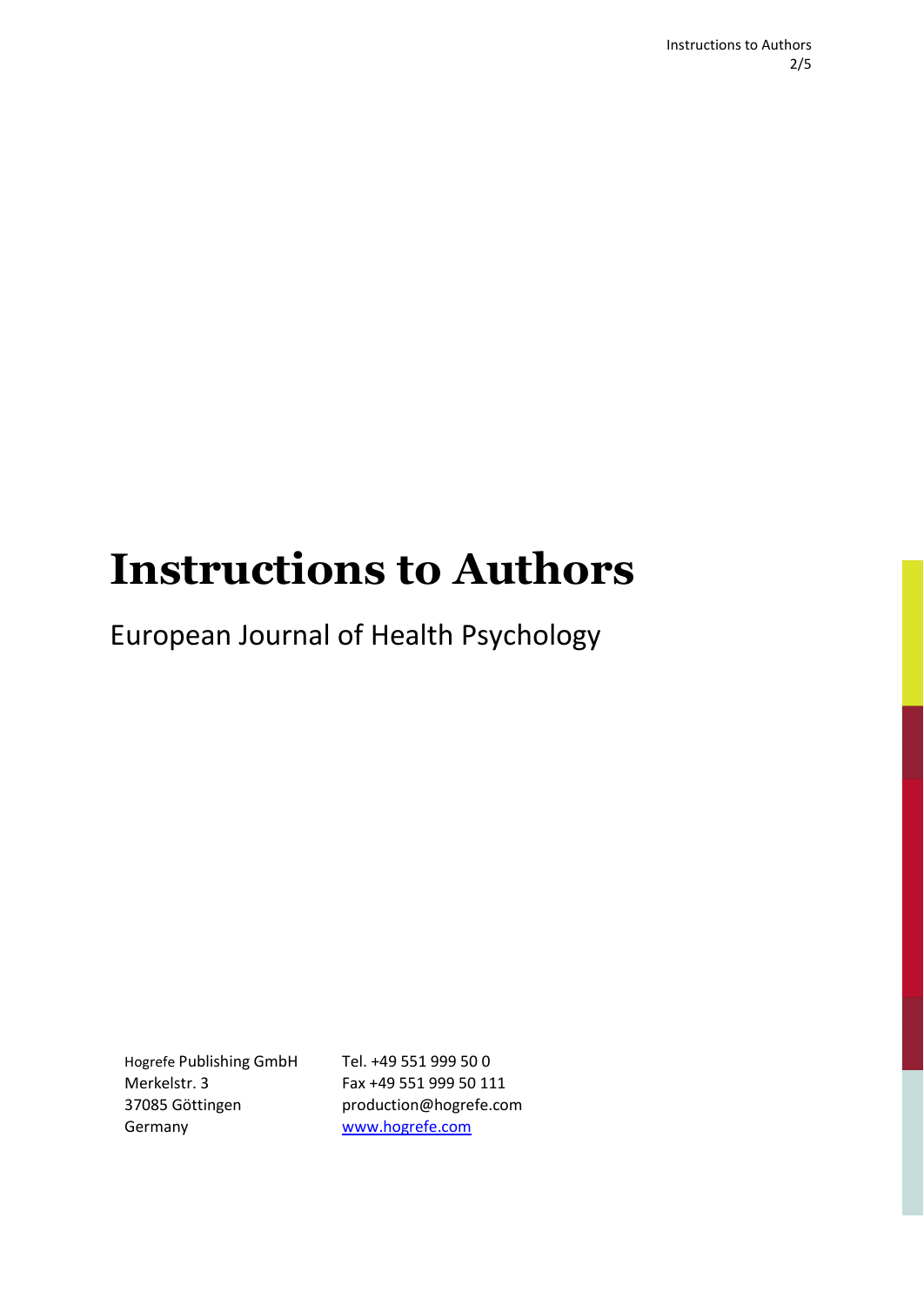The *European Journal of Health Psychology* strives to promote theory and practice in the analysis of psychological approaches to health and disease. The journal publishes high-quality empirical or experimental research, as well as sound practice-oriented articles, current methodological developments, and comprehensive critical reviews of the scientific literature.

## *European Journal of Health Psychology* **publishes the following types of articles**

Original Articles, Review Articles, Conceptual Articles, Brief Reports, and Commentaries.

# **Types and Length of Manuscripts**

**Original Articles.** Most of the articles published in the *European Journal of Health Psychology* are Original Articles. Original Articles present new data, new theory, new methods, or any combination of these. The *European Journal of Health Psychology* is interested in publishing sound observational / epidemiological studies, experimental and quasi-experimental studies, and state-of-the-art psychometric research on assessment instruments and methods with a high impact on research in health psychology. However, pure correlational studies without a clear theoretical foundation based on cross-sectional data derived from convenience sampling are seldom accepted.

Original Articles should not exceed 52,000 characters including abstract, text, references, notes, appendices, and figures and tables. It is recommended that observational studies are reported in accordance with "The Strengthening the Reporting of Observational Studies in Epidemiology" (STROBE) Statement. All reports on clinical trials submitted for publication should include a completed Consolidated Standards of Reporting Trials (CONSORT) flow chart. Please refer to the CONSORT statement website at [http://www.consort-statement.org](http://www.consort-statement.org/) for more information.

**Review Articles** concern meta-analytic, systematic or narrative reviews and interpretations of substantive issues in the general domain of Health Psychology. Review Articles should not exceed 80,000 characters including abstract, text, references, notes, appendices, and figures and tables. It is required that authors submitting meta-analyses and systematic reviews follow the appropriate reporting guidelines: Systematic reviews and meta-analyses of randomized trials and other evaluation studies should be reported in accordance with the Preferred Reporting Items for Systematic Reviews and Meta-Analyses (PRISMA), systematic reviews and meta-analyses of observational studies in accordance with meta-analysis of observational studies in epidemiology (MOOSE), e.g., see Stroup et al. (2000). In the interest of academic transparency, authors of meta-analyses and systematic reviews submitted to the *European Journal of Health Psychology* are required to include a PRISMA statement [\(https://www.prisma-statement.org/\)](https://www.prisma-statement.org/) as a supplemental file for review (the final document will be included as ESM). In addition, authors of meta-analyses should include the information recommended by the APA's Meta-Analysis Reporting Methods (MARS), which can be found at <http://www.apastyle.org/manual/related/JARS-MARS.pdf>

**Conceptual Articles** are intended as a forum for conceptual pieces that initiate new lines of research and theory, or provide a coherent framework for existing theory and programs ofresearch. Conceptual Articles should aim to offer integrative theoretical formulations concerning work in any area of health psychology. They should not exceed 70,000 characters including abstract, text, references, notes, appendices, and figures and tables. The total number of characters also includes blank spaces.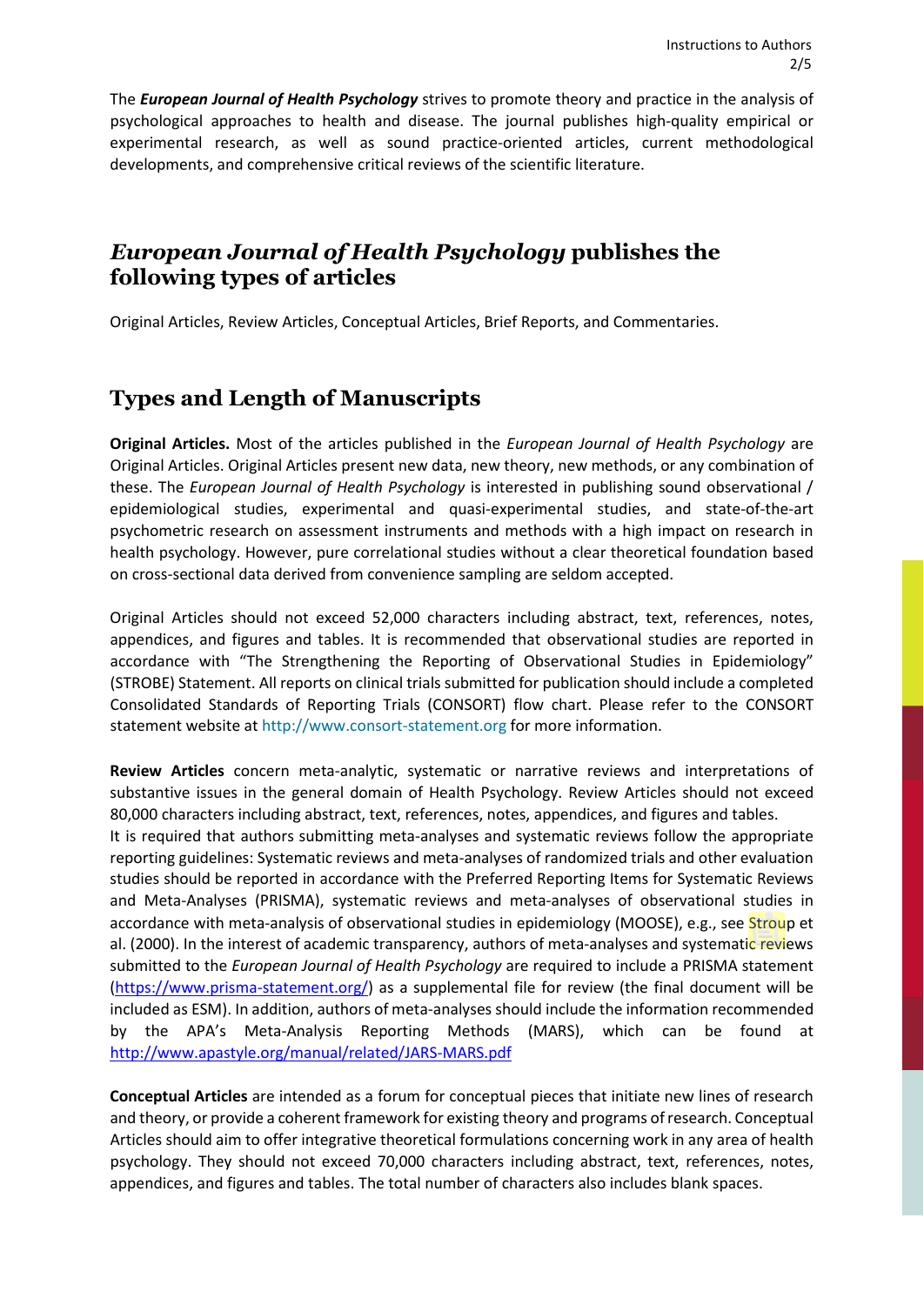**Brief Reports** present concise but complete accounts of new empirical findings of broad interest. The data presented is based on a strong rational. Again, correlational studies based on cross-sectional data derived from convenience sampling are unlikely to undergo peer review. Brief reports are limited to 20,000 charactersin total including abstract, text, references, notes, appendices, as well as figures and tables. The total number of characters also includes blank spaces.

**Commentaries** criticize and/or supplement articles previously published in the *European Journal of Health Psychology*. They are limited to 8,000 characters. The total number of characters also includes blank spaces.

Please note that Electronic Supplementary Material (ESM) is not included in the character count.

# **Manuscript Submission**

Manuscripts of Original Articles, Review Articles, Conceptual Articles, and Brief Reports, including Electronic Supplementary Material (ESM), should be submitted online at

### <http://www.editorialmanager.com/zgp>

Submit Commentaries and Book Reviews via email to the journal's Editorial Assistant, Lisa-Marie Maukel (E-mail [ejhp@uni-trier.de,](mailto:ejhp@uni-trier.de) Tel. +49 651 201-3346).

Only papers that have not previously appeared in or are currently under consideration by another publication can be considered for publication. Please do not submit printed copies of your manuscript. Manuscripts are subject to masked peer review and may be returned to authors for revision. The Editor-in-Chief and the Associate Editors are responsible for the journal's editorial section.

Should you have any editorial/content questions, please contact the Editorial Assistant, Lisa-Marie Maukel (E-mail *ejhp@uni-trier.de*, Tel. +49 651 201-3346). Please direct any technical queries regarding the submission through Editorial Manager to [production@hogrefe.com.](mailto:production@hogrefe.com)

# **Cover Letter**

The authors must include a cover letter with the manuscript submission. The cover letter should concisely summarize the findings of the study, clarify the study's novelty and the importance to the readership of the journal. The cover letter must indicate that the manuscript has not been published previously and that it is not under consideration for publication elsewhere. The relationship of the submitted manuscript to any other published or submitted papers reporting the same or overlapping data needs to be explained. It should be stated that all authors agree with the content of the manuscript.

# **Manuscript Format**

Manuscripts should be prepared according to the *Publication Manual of the American Psychological Association* (7th ed.). Authors should follow the guidelines of the APA Manual regarding style and nomenclature. In particular, statistical and mathematical copy, as well as references and their text citations, should conform to the Publication Manual. In the reference list make sure to provide the DOIs (Digital Object Identifier) of the cited journal articles. It is recommended that authors who are not native speakers of English have their papers checked and corrected by a native-speaker colleague before submission. Standard US American spelling and punctuation as given in *Webster's New Collegiate Dictionary* should be followed. For further instructions please watch the APA Online Tutorial for Compulsory Reference Style on the journal's web page at [http://www.hgf.io/ejhp.](http://www.hgf.io/ejhp)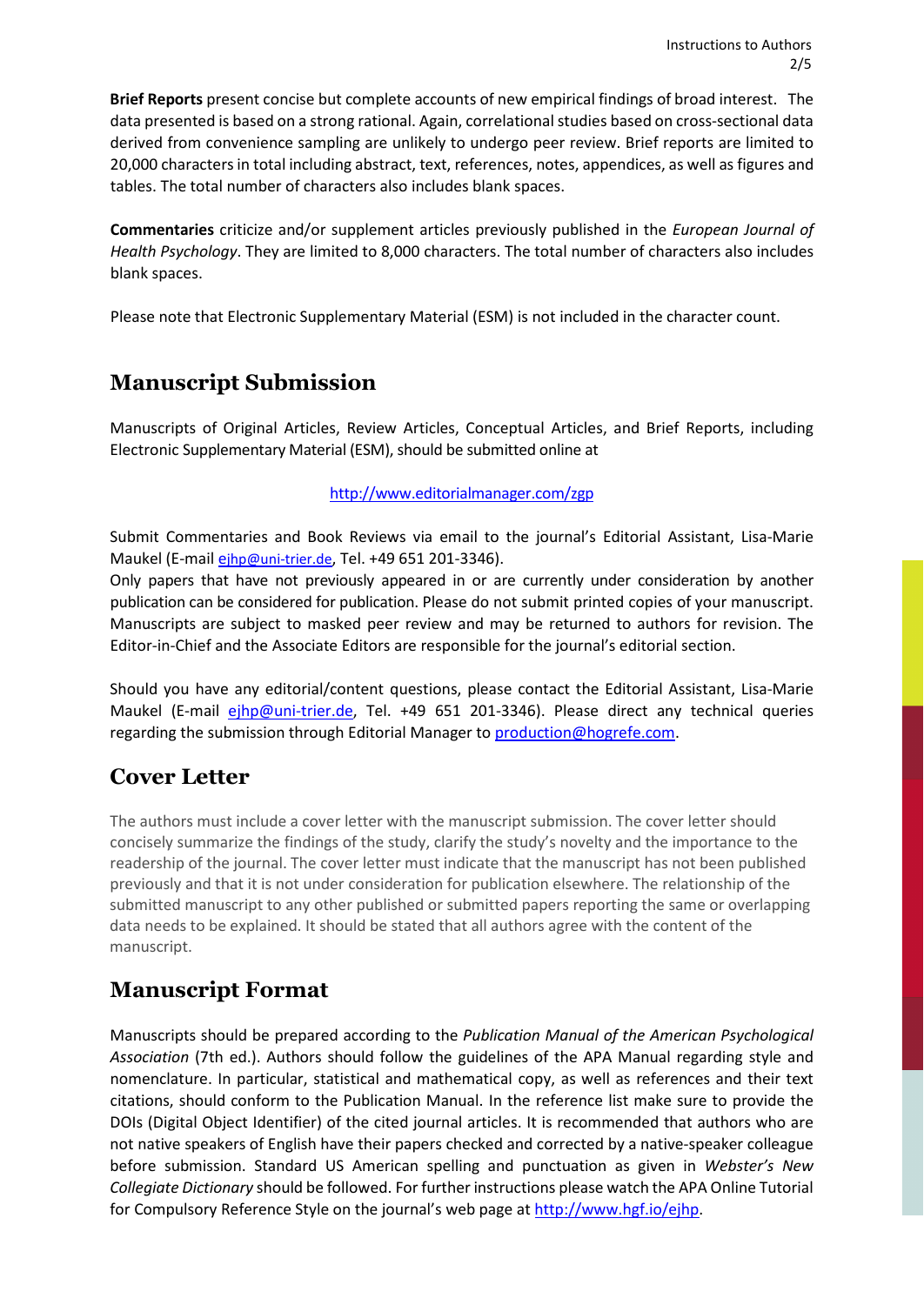To ensure anonymous peer review, remove all potentially identifying information from the manuscript, replacing names and any indication of the university where a study was conducted by neutral placeholders. Only the title page and cover letter may contain personal information.

The **Title Page** of each paper should include, in the following order: title of the article; author name(s) preceded by first names, but without academic titles; name of the institute or clinic (if there is more than one author or institution, affiliations should be indicated using superscript Arabic numerals); an address for correspondence (including the name of the corresponding author); and the author note with acknowledgments, disclosures, and funding sources.

For Original Articles, Review Articles, and Brief Reports a structured **Abstract** is required (maximum length 250 words). This should be divided into the sections Background, Aims, Method, Results, Limitations, Conclusion. Conceptual Articles must also include an Abstract, but no structuring. A maximum of 5 keywords should be given after the abstract.

The Methods section of Original Articles and Brief Reports must include an **Ethics Statement** that the research has received permission (or formal review and exemption) from a stated Research Ethics Committee (REC) or Institutional Review Board (IRB). The specific name of the committee or board and/or the approval number/ID should be included. The committee's or board's name should be blinded for review. Please see also the section "Publication Ethics".

**Figures and tables**should be numbered using Arabic numerals. Each table and figure must be cited in the text and should be accompanied by a legend. Please submit tables and figures via Editorial Manager as separate files. Figures must be supplied in a form suitable for reproduction: preferably high-resolution bitmaps (e.g., tif or jpg, 300 dpi) or as vector graphics files. Figures will normally be reproduced in black and white only. While it is possible to reproduce color illustrations, authors are reminded that they will be invoiced for the extra costs involved.

**Important**: An allowance for any tables and figures should be included in the totals depending on their size. A typical table or figure takes up a quarter, half, or full page. Each quarter page in the manuscript equals about 200 words per quarter print page.

#### **Publication Ethics**

Authors are reminded that the *European Journal of Health Psychology* adheres to the ethics standards ofscientific publication described in the "Ethical principles of psychologists and code of conduct" (APA, [https://www.apa.org/ethics/code/index\)](https://www.apa.org/ethics/code/index). The journal generally conforms to the "Uniform Requirements for Manuscripts" of the International Committee of Medical Journal Editors [\(ICJME,](http://www.icmje.org/urm_main.html) [http://www.icmje.org/recommendations/\)](http://www.icmje.org/recommendations/). The journal and its editors adhere to, and expect its authors to adhere to, the Committee on Publication Ethics [\(COPE\)](http://www.publicationethics.org/resources/code-conduct) standards [\(http://publicationethics.org\)](http://publicationethics.org/).

Authors must ensure that all research meets these ethical guidelines and affirm that the research has received permission from a stated Research Ethics Committee (REC) or Institutional Review Board (IRB), including adherence to the legal requirements of the study country.

## **Open Data and Electronic Supplementary Material (ESM)**

Authors may submit study data, analysis scripts, and other study materials for manuscripts that involve new data as Electronic Supplementary Materials (ESM). In general, ESM may include relevant items that cannot be reproduced in printed form and may consist of material used to carry out the research (data sets, participant instructions, audiovisual stimuli, video fottage of the experimental setup) or additional items that are not essential for inclusion in the full text but would nevertheless benefit the reader. ESM files will be published online as received from the author(s) without any conversion, testing, or reformatting. They will not be checked for typographical errors or functionality. The responsibility for the content and functionality remains entirely with the author(s).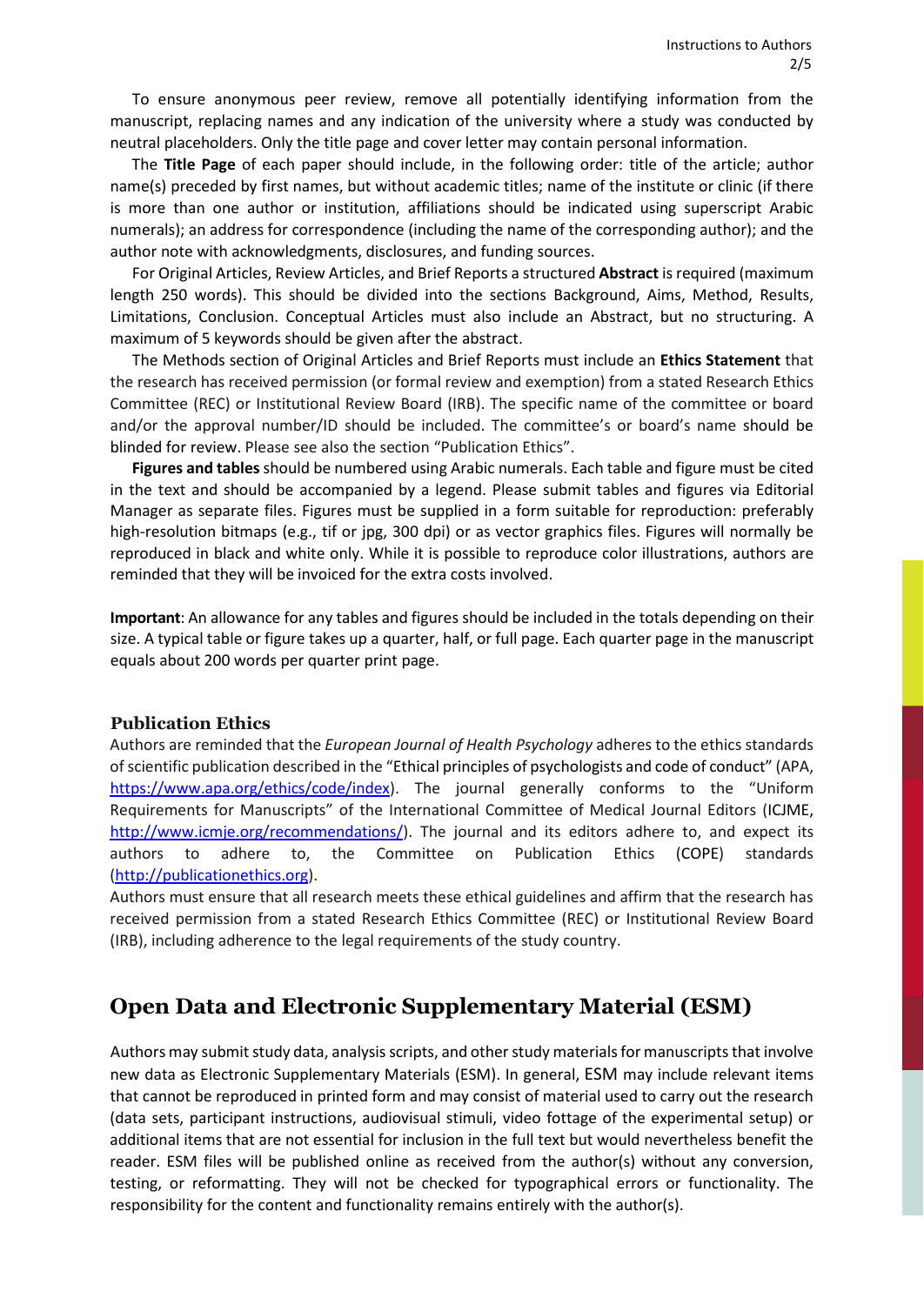Hogrefe Publishing does not provide technical support for the creation or viewing of the supplementary files. If necessary, authors should seek the assistance of their local IT department. Like the manuscript, ESM should be original and not previously published. If previously published, it must be submitted with the necessary permissions. Note that the ESM files, just like the article itself, are permanent records and may not be altered once they have been published online.

Please ensure that any ESM submitted with the article is in compliance with the EU General Data Protection Regulation (GDPR).

#### **Submission of ESM**

ESM files will be subjected to peer review along with the article itself. The number of ESM files you submit should be limited to 10. The file size should be kept as small as possible, not exceeding 10 MB in total. All file formats are accepted with the exception of executable files (e.g., .exe, .com, or .msi). Commonly used file formats that are accessible by most readers are preferred. Following the online instructions, submit the ESM files in a single zip file separate from the other files that are part of your submission.

#### **Citation in Manuscript**

All ESM files must be referred to with in-text citations (as for tables, figures, and appendices) and should be numbered in the order in which they are cited in the text. Follow the example:

For more information, listen to the audio file in Electronic Supplementary Material 1. or: (listen to the audio file in Electronic Supplementary Material 1) or: (the audio file is provided in Electronic Supplementary Material 1)

If appropriate, you may combine several ESM elements into a single file. For example:

See Tables 1–3 in Electronic Supplementary Material 1.

Include a section headed "Electronic Supplementary Material" at the end of your article before the reference section. List all files in the order in which they are cited in the text. Provide a title for each ESM file along with the file name. Optionally, you may also provide a short description for each file (max. 20 words). Follow the example:

*ESM 1.* Audio file (.mp3). (= title and file name) This audio file contains utterances of the study participants. (= description of file)

*ESM 1.* Tables 1–3 (.xlsx). (= title and file name) The tables show additional *p*-values, weather variables, and demographic characteristics. (= description of file)

Make sure that the file names listed here match the names of the submitted files. Please note that only the title and the description will appear in the article; the file name will not. It is for reference purposes only.

## **Proofs**

PDF proofs will be sent to the corresponding author. Changes of content or stylistic changes may only be made in exceptional cases in the proofs. Corrections that exceed 5% of the typesetting costs may be invoiced to the authors.

# **Offprints**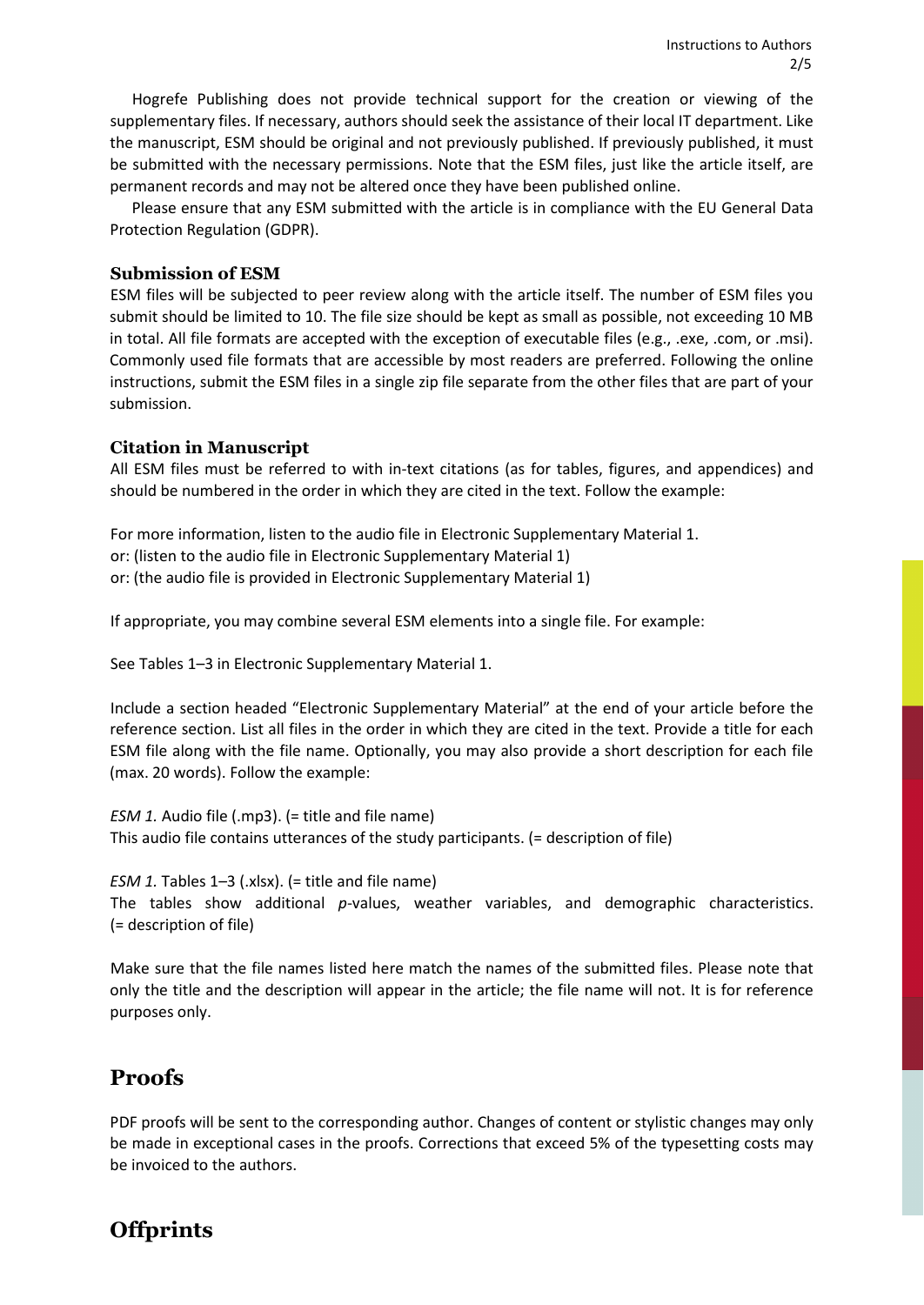The corresponding author of each accepted paper will receive free online access to the published version of the paper when it isfirst released online. The author may download the PDF of the published version of record. It is provided for the author's personal use, including forsharing with coauthors (see also ''Guidelines on sharing and use of articles in Hogrefe journals'' on the journal's web page at [http://www.hgf.io/ejhp\)](http://www.hgf.io/ejhp).

# **Copyright Agreement**

By submitting an article, the author confirms and guarantees on behalf of themselves and any coauthors that the manuscript has not been submitted or published elsewhere, and that they hold all copyright in and titles to the submitted contribution, including any figures, photographs, line drawings, plans, maps, sketches, tables, and electronic supplementary material, and that the article and its contents do not infringe in any way on the rights of third parties. The author indemnifies and holds harmless the publisher from any third-party claims. ESM will be published online as received from the author(s) without any conversion, testing, or reformatting. They will not be checked for typographical errors or functionality.

The author agrees, upon acceptance of the article for publication, to transfer to the publisher the exclusive right to reproduce and distribute the article and its contents, both physically and in nonphysical, electronic, or other form, in the journal to which it has been submitted and in other independent publications, with no limitations on the number of copies or on the form or the extent of distribution. These rights are transferred for the duration of copyright as defined by international law. Furthermore, the author transfers to the publisher the following exclusive rights to the article and its contents:

- 1. The rights to produce advance copies, reprints, or offprints of the article, in full or in part, to undertake or allow translations into other languages, to distribute other forms or modified versions of the article, and to produce and distribute summaries or abstracts.
- 2. The rights to microfilm and microfiche editions or similar, to the use of the article and its contents in videotext, teletext, and similar systems, to recordings or reproduction using other media, digital or analog, including electronic, magnetic, and optical media, and in multimedia form, as well as for public broadcasting in radio, television, or other forms of broadcast.
- 3. The rights to store the article and its content in machine-readable or electronic form on all media (such as computer disks, compact disks, magnetic tape), to store the article and its contents in online databases belonging to the publisher or third parties for viewing or downloading by third parties, and to present or reproduce the article or its contents on visual display screens, monitors, and similar devices, either directly or via data transmission.
- 4. The rights to reproduce and distribute the article and its contents by all other means, including photo-mechanical and similar processes (such as photocopying or facsimile), and as part of socalled document delivery services.
- 5. The right to transfer any or all rights mentioned in this agreement, as well as rights retained by the relevant copyright clearing centers, including royalty rights to third parties.

# **Hogrefe OpenMind**

Information about the open access publishing program Hogrefe OpenMind, including the article processing fee and the available Creative Commons licenses, are given at OpenMind [\(hogrefe.com\).](https://www.hogrefe.com/us/service/for-journal-authors/openmind)